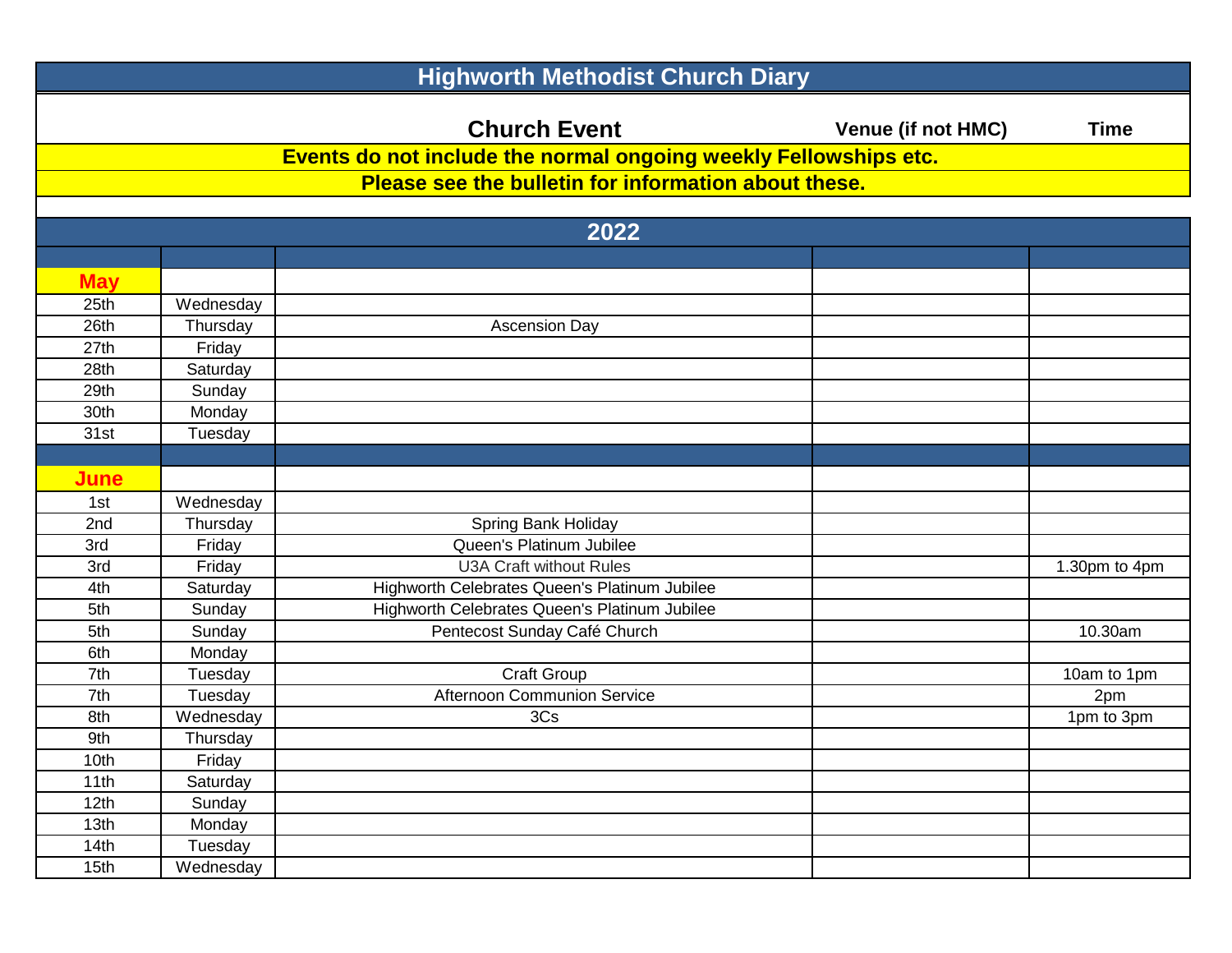| 16th        | Thursday  |                                |               |
|-------------|-----------|--------------------------------|---------------|
| 17th        | Friday    | <b>U3A Craft without Rules</b> | 1.30pm to 4pm |
| 18th        | Saturday  | Craft Fayre                    | 10am to 1pm   |
| 19th        | Sunday    |                                |               |
| 20th        | Monday    |                                |               |
| 21st        | Tuesday   | Craft Group                    | 10am to 1pm   |
| 22nd        | Wednesday |                                |               |
| 23rd        | Thursday  |                                |               |
| 24th        | Friday    |                                |               |
| 25th        | Saturday  |                                |               |
| 26th        | Sunday    |                                |               |
| 27th        | Monday    |                                |               |
| 28th        | Tuesday   |                                |               |
| 29th        | Wednesday |                                |               |
| 30th        | Thursday  | <b>Annual Church Meeting</b>   | 7.30pm        |
|             |           |                                |               |
| <b>July</b> |           |                                |               |
| 1st         | Friday    | <b>U3A Craft without Rules</b> | 1.30pm to 4pm |
| 2nd         | Saturday  |                                |               |
| 3rd         | Sunday    |                                |               |
| 4th         | Monday    |                                |               |
| 5th         | Tuesday   | Craft Group                    | 10am to 1pm   |
| 5th         | Tuesday   | Afternoon Communion Service    | 2pm           |
| 6th         | Wednesday | Cream Tea & Bring and Buy sale | 3pm           |
| 7th         | Thursday  |                                |               |
| 8th         | Friday    |                                |               |
| 9th         | Saturday  |                                |               |
| 10th        | Sunday    | Rachael's Last Service         | 4pm           |
| 11th        | Monday    |                                |               |
| 12th        | Tuesday   |                                |               |
| 13th        | Wednesday |                                |               |
| 14th        | Thursday  |                                |               |
| 15th        | Friday    | U3A Craft without Rules        | 1.30pm to 4pm |
| 16th        | Saturday  |                                |               |
| 17th        | Sunday    |                                |               |
| 18th        | Monday    |                                |               |
| 19th        | Tuesday   | Craft Group                    | 10am to 1pm   |
| 20th        | Wednesday | 3Cs                            | 2.30pm        |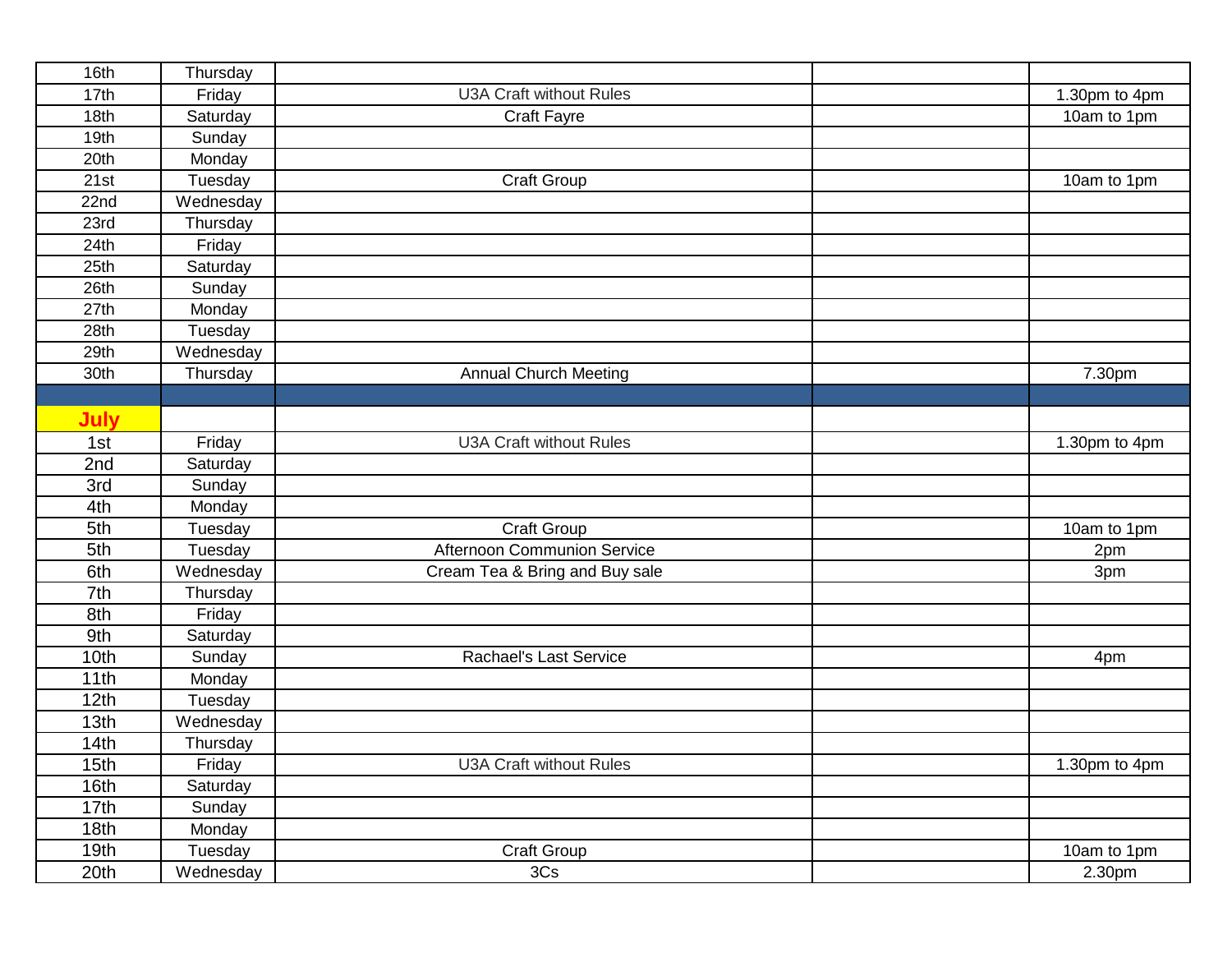| 21st          | Thursday  |                                |               |
|---------------|-----------|--------------------------------|---------------|
| 22nd          | Friday    |                                |               |
| 23rd          | Saturday  |                                |               |
| 24th          | Sunday    |                                |               |
| 25th          | Monday    |                                |               |
| 26th          | Tuesday   |                                |               |
| 27th          | Wednesday |                                |               |
| 28th          | Thursday  |                                |               |
| 29th          | Friday    | <b>U3A Craft without Rules</b> | 1.30pm to 4pm |
| 30th          | Saturday  |                                |               |
| 31st          | Sunday    |                                |               |
|               |           |                                |               |
| <b>August</b> |           |                                |               |
| 1st           | Monday    |                                |               |
| 2nd           | Tuesday   | Craft Group                    | 10am to 1pm   |
| 3rd           | Wednesday |                                |               |
| 4th           | Thursday  |                                |               |
| 5th           | Friday    |                                |               |
| 6th           | Saturday  |                                |               |
| 7th           | Sunday    |                                |               |
| 8th           | Monday    |                                |               |
| 9th           | Tuesday   |                                |               |
| 10th          | Wednesday |                                |               |
| 11th          | Thursday  |                                |               |
| 12th          | Friday    | <b>U3A Craft without Rules</b> | 1.30pm to 4pm |
| 13th          | Saturday  |                                |               |
| 14th          | Sunday    |                                |               |
| 15th          | Monday    |                                |               |
| 16th          | Tuesday   | Craft Group                    | 10am to 1pm   |
| 17th          | Wednesday | 3Cs                            | 2.30pm        |
| 18th          | Thursday  |                                |               |
| 19th          | Friday    |                                |               |
| 20th          | Saturday  |                                |               |
| 21st          | Sunday    |                                |               |
| 22nd          | Monday    |                                |               |
| 23rd          | Tuesday   |                                |               |
| 24th          | Wednesday |                                |               |
| 25th          | Thursday  |                                |               |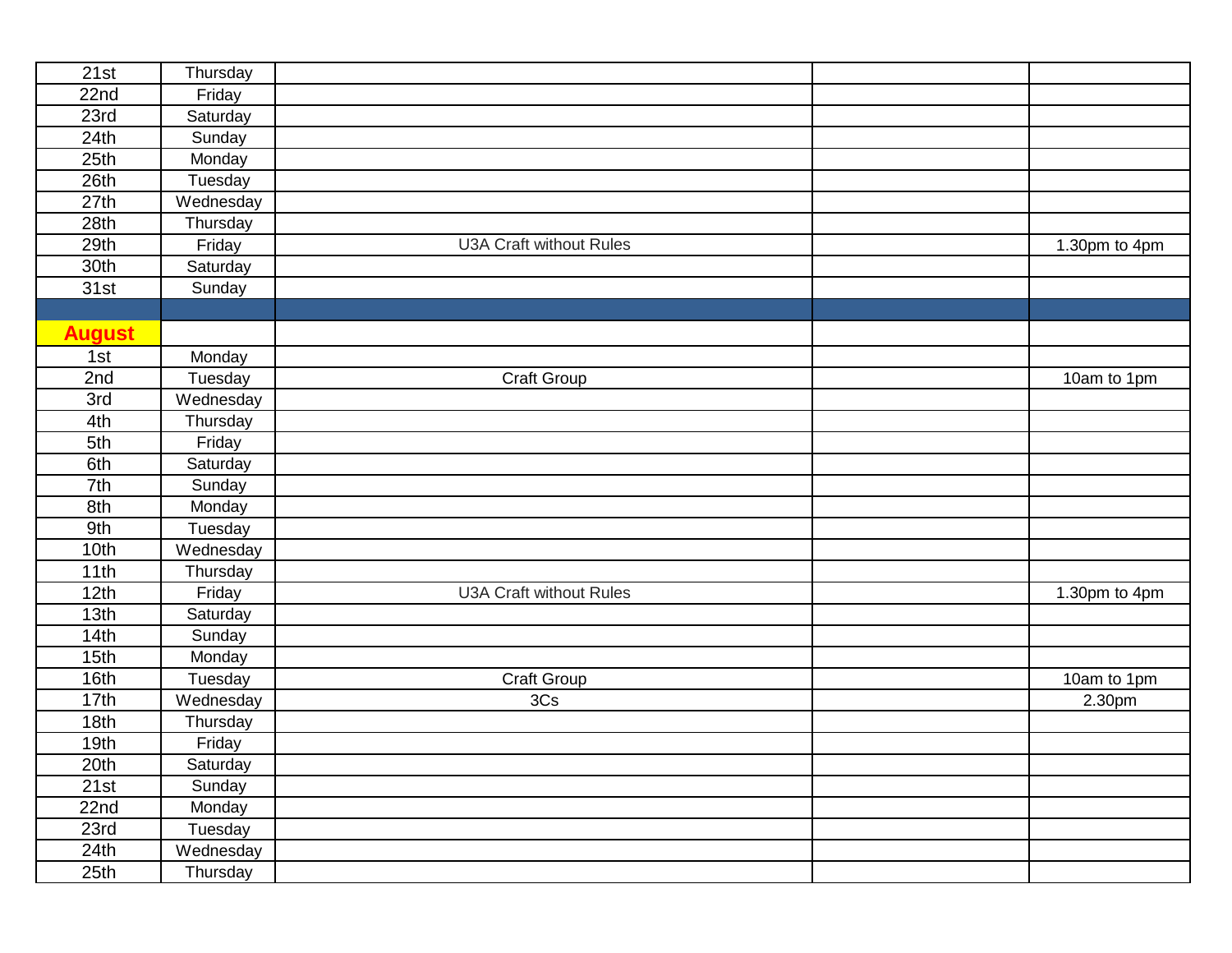| 26th             | Friday    | <b>U3A Craft without Rules</b> | 1.30pm to 4pm |
|------------------|-----------|--------------------------------|---------------|
| 27th             | Saturday  |                                |               |
| 28th             | Sunday    |                                |               |
| 29th             | Monday    |                                |               |
| 30th             | Tuesday   |                                |               |
| 31st             | Wednesday |                                |               |
|                  |           |                                |               |
| <b>September</b> |           |                                |               |
| 1st              | Thursday  |                                |               |
| 2nd              | Friday    |                                |               |
| 3rd              | Saturday  |                                |               |
| 4th              | Sunday    |                                |               |
| 5th              | Monday    |                                |               |
| 6th              | Tuesday   |                                |               |
| 7th              | Wednesday |                                |               |
| 8th              | Thursday  |                                |               |
| 9th              | Friday    | <b>U3A Craft without Rules</b> | 1.30pm to 4pm |
| 10th             | Saturday  |                                |               |
| 11th             | Sunday    |                                |               |
| 12th             | Monday    |                                |               |
| 13th             | Tuesday   |                                |               |
| 14th             | Wednesday |                                |               |
| 15th             | Thursday  |                                |               |
| 16th             | Friday    |                                |               |
| 17th             | Saturday  |                                |               |
| 18th             | Sunday    |                                |               |
| 19th             | Monday    |                                |               |
| 20th             | Tuesday   |                                |               |
| 21st             | Wednesday |                                |               |
| 22nd             | Thursday  |                                |               |
| 23rd             | Friday    | <b>U3A Craft without Rules</b> | 1.30pm to 4pm |
| 24th             | Saturday  |                                |               |
| 25th             | Sunday    |                                |               |
| 26th             | Monday    |                                |               |
| 27th             | Tuesday   |                                |               |
| 28th             | Wednesday |                                |               |
| 29th             | Thursday  | Church Council                 | 7.30pm        |
| 30th             | Friday    |                                |               |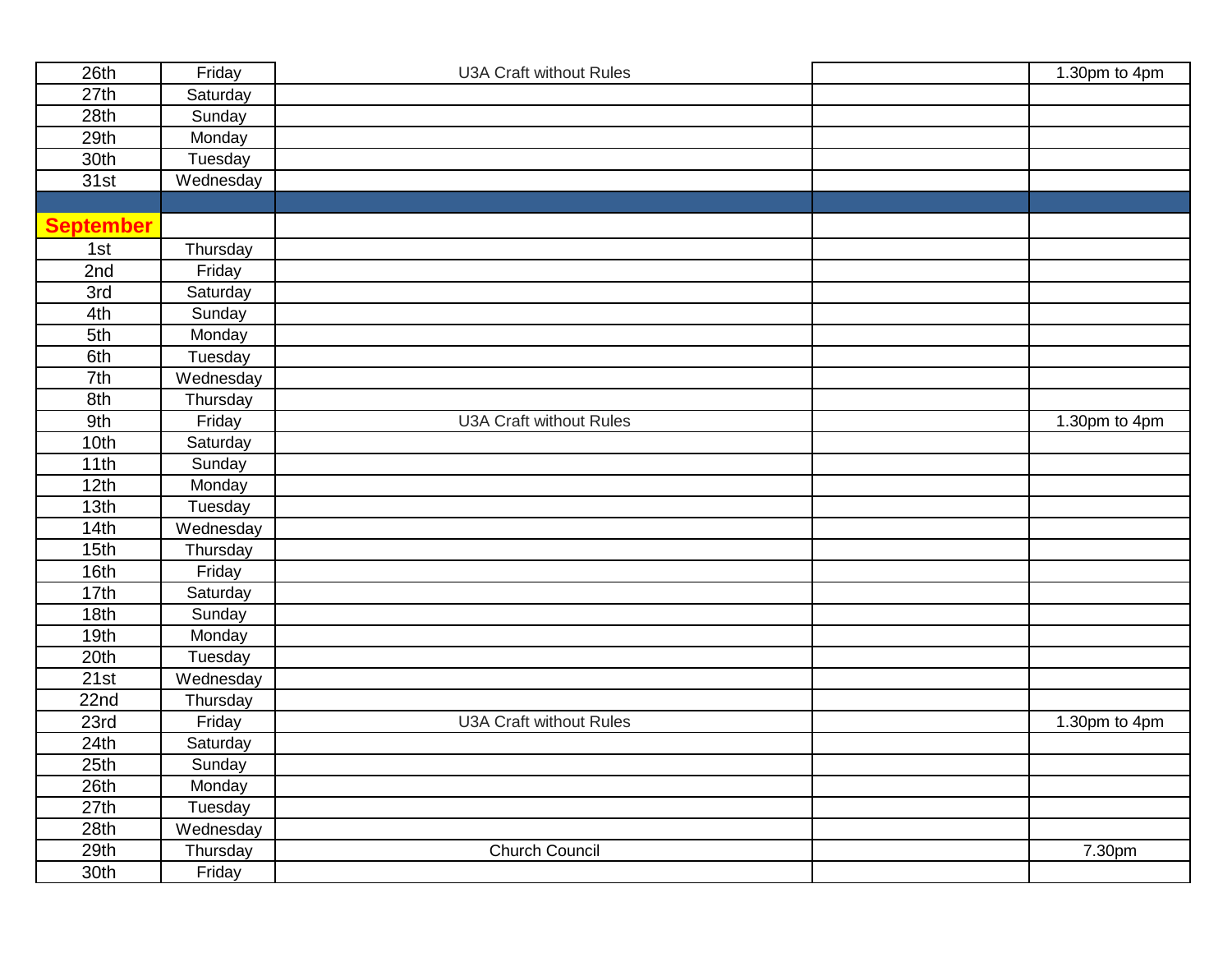| <b>October</b>  |           |  |  |
|-----------------|-----------|--|--|
| 1st             | Saturday  |  |  |
| 2nd             | Sunday    |  |  |
| 3rd             | Monday    |  |  |
| 4th             | Tuesday   |  |  |
| 5th             | Wednesday |  |  |
| 6th             | Thursday  |  |  |
| 7th             | Friday    |  |  |
| 8th             | Saturday  |  |  |
| 9th             | Sunday    |  |  |
| 10th            | Monday    |  |  |
| 11th            | Tuesday   |  |  |
| 12th            | Wednesday |  |  |
| 13th            | Thursday  |  |  |
| 14th            | Friday    |  |  |
| 15th            | Saturday  |  |  |
| 16th            | Sunday    |  |  |
| 17th            | Monday    |  |  |
| 18th            | Tuesday   |  |  |
| 19th            | Wednesday |  |  |
| 20th            | Thursday  |  |  |
| 21st            | Friday    |  |  |
| 22nd            | Saturday  |  |  |
| 23rd            | Sunday    |  |  |
| 24th            | Monday    |  |  |
| 25th            | Tuesday   |  |  |
| 26th            | Wednesday |  |  |
| 27th            | Thursday  |  |  |
| 28th            | Friday    |  |  |
| 29th            | Saturday  |  |  |
| 30th            | Sunday    |  |  |
| 31st            | Monday    |  |  |
|                 |           |  |  |
| <b>November</b> |           |  |  |
| 1st             | Tuesday   |  |  |
| 2nd             | Wednesday |  |  |
| 3rd             | Thursday  |  |  |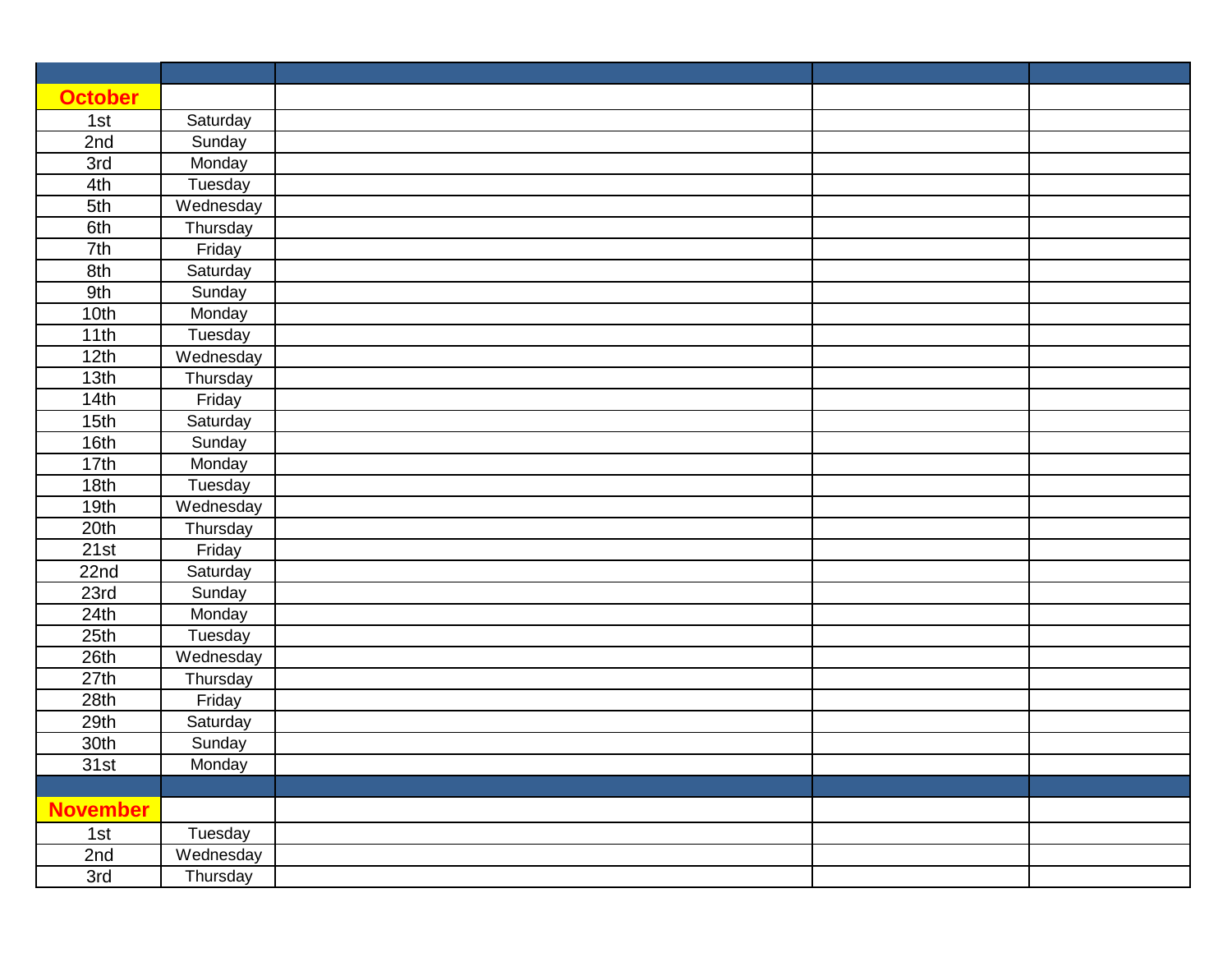| 4th             | Friday    |                                         |  |
|-----------------|-----------|-----------------------------------------|--|
| 5th             | Saturday  |                                         |  |
| 6th             | Sunday    |                                         |  |
| 7th             | Monday    |                                         |  |
| 8th             | Tuesday   |                                         |  |
| 9th             | Wednesday |                                         |  |
| 10th            | Thursday  |                                         |  |
| 11th            | Friday    |                                         |  |
| 12th            | Saturday  | Church Bazaar                           |  |
| 13th            | Sunday    | Remembrance Sunday                      |  |
| 14th            | Monday    | <b>Operation Christmas Child begins</b> |  |
| 15th            | Tuesday   |                                         |  |
| 16th            | Wednesday |                                         |  |
| 17th            | Thursday  |                                         |  |
| 18th            | Friday    |                                         |  |
| 19th            | Saturday  |                                         |  |
| 20th            | Sunday    | <b>Church Anniversary</b>               |  |
| 21st            | Monday    | Operation Christmas Child ends          |  |
| 22nd            | Tuesday   |                                         |  |
| 23rd            | Wednesday |                                         |  |
| 24th            | Thursday  |                                         |  |
| 25th            | Friday    |                                         |  |
| 26th            | Saturday  |                                         |  |
| 27th            | Sunday    | 1st Sunday of Advent                    |  |
| 28th            | Monday    |                                         |  |
| 29th            | Tuesday   |                                         |  |
| 30th            | Wednesday |                                         |  |
|                 |           |                                         |  |
| <b>December</b> |           |                                         |  |
| 1st             | Thursday  |                                         |  |
| 2nd             | Friday    |                                         |  |
| 3rd             | Saturday  |                                         |  |
| 4th             | Sunday    | 2nd Sunday of Advent                    |  |
| 5th             | Monday    |                                         |  |
| 6th             | Tuesday   |                                         |  |
| 7th             | Wednesday |                                         |  |
| 8th             | Thursday  |                                         |  |
| 9th             | Friday    |                                         |  |